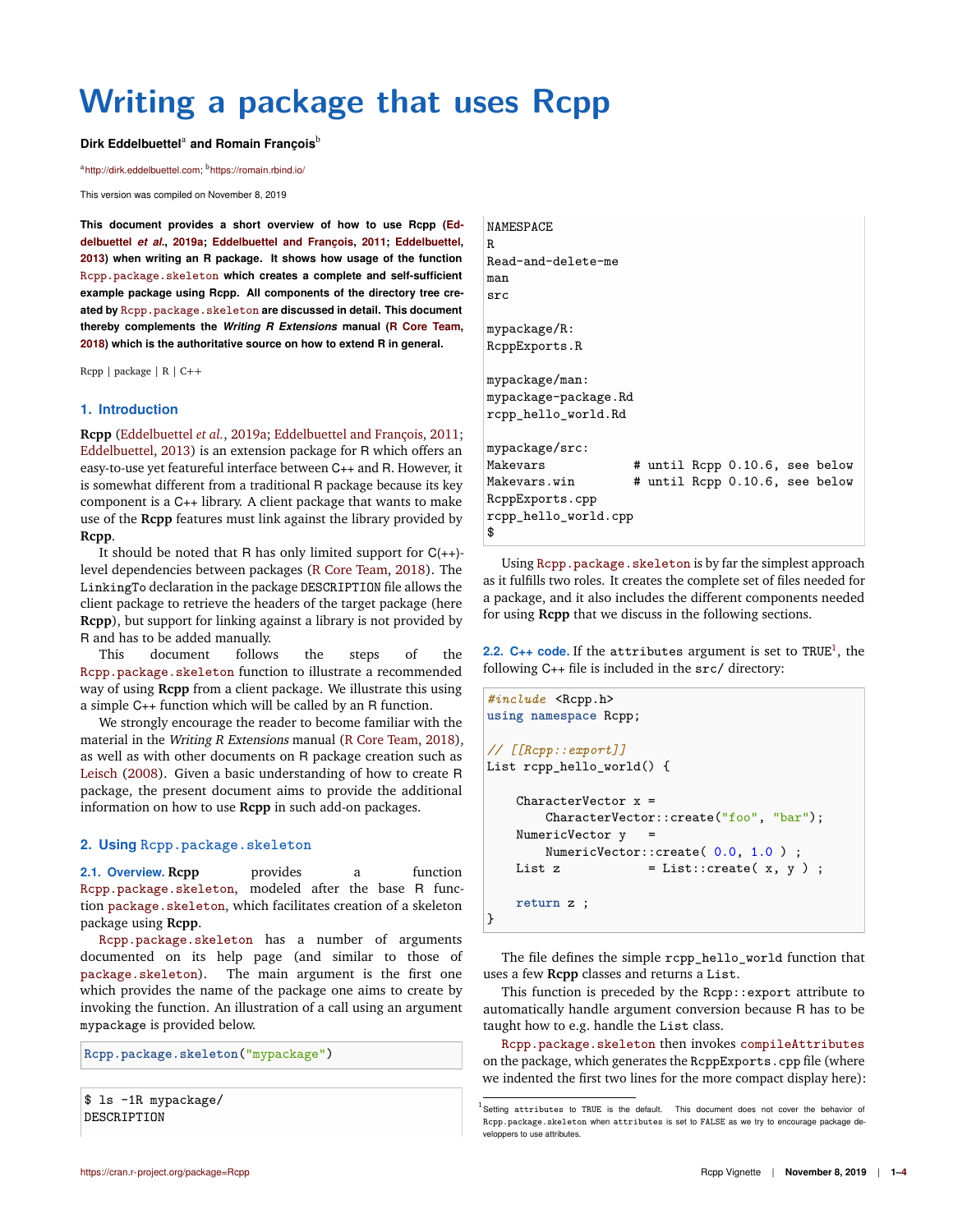```
// Generated by using Rcpp::compileAttributes() \setminus// -> do not edit by hand
// Generator token: \
// 10BE3573-1514-4C36-9D1C-5A225CD40393
```

```
#include <Rcpp.h>
```
using namespace Rcpp;

```
// rcpp_hello_world
List rcpp_hello_world();
RcppExport SEXP mypackage_rcpp_hello_world() {
BEGIN_RCPP
    Rcpp::RObject rcpp_result_gen;
    Rcpp::RNGScope rcpp_rngScope_gen;
    rcpp_result_gen =
           Rcpp::wrap(rcpp_hello_world());
    return rcpp_result_gen;
END_RCPP
}
```
This file defines a function with the appropriate calling convention, suitable for .Call. It needs to be regenerated each time functions exposed by attributes are modified. This is the task of the compileAttributes function. A discussion on attributes is beyond the scope of this document and more information is available in the attributes vignette (Allaire *et al.*, 2019).

**2.3. R code.** The compileAttributes also generates R code that uses the C++ function.

```
# Generated by using Rcpp::compileAttributes() \
# -> do not edit by hand
# Generator token: \
# 10BE3573-1514-4C36-9D1C-5A225CD40393
rcpp_hello_world <- function() {
   .Call('mypackage_rcpp_hello_world',
         PACKAGE = 'mypackage')
}
```
This is also a generated file so it should not be modified manually, rather regenerated as needed by compileAttributes.

**2.4. DESCRIPTION.** The skeleton generates an appropriate DESCRIPTION file, using both Imports: and LinkingTo for **Rcpp**:

```
Package: mypackage
Type: Package
Title: What the package does (short line)
Version: 1.0
Date: 2013-09-17
Author: Who wrote it
Maintainer: Who <yourfault@somewhere.net>
Description: More about what it does (maybe
  more than one line)
License: What Licence is it under ?
Imports: Rcpp (>= 0.11.0)
LinkingTo: Rcpp
```
Rcpp.package.skeleton adds the three last lines to the DESCRIPTION file generated by package.skeleton.

The Imports declaration indicates R-level dependency between the client package and **Rcpp**; code from the latter is being imported into the package described here. The LinkingTo declaration indicates that the client package needs to use header files exposed by **Rcpp**.

**2.5. Now optional: Makevars and Makevars.win.** This behaviour changed with **Rcpp** release 0.11.0. These files used to be mandatory, now they are merely optional.

We will describe the old setting first as it was in use for a few years. The new standard, however, is much easier and is described below.

**2.6. Releases up until 0.10.6.** Unfortunately, the LinkingTo declaration in itself was not enough to link to the user C++ library of **Rcpp**. Until more explicit support for libraries is added to R, ones needes to manually add the **Rcpp** library to the PKG\_LIBS variable in the Makevars and Makevars.win files. (This has now changed with release 0.11.0; see below). **Rcpp** provides the unexported function Rcpp:::LdFlags() to ease the process:

```
## Use the R_HOME indirection to support
## installations of multiple R version
##
## NB: No longer needed, see below
PKG_LIBS = `$(R_HOME)/bin/Rscript -e \
                      "Rcpp:::LdFlags()"`
```
The Makevars.win is the equivalent, targeting windows.

```
## Use the R_HOME indirection to support
## installations of multiple R version
##
## NB: No longer needed, see below
PKG_LIBS = $(shell \)"${R_HOME}/bin${R_ARCH_BIN}/Rscript.exe" \
  -e "Rcpp:::LdFlags()")
```
**2.7. Releases since 0.11.0.** As of release 0.11.0, this is no longer needed as client packages obtain the required code from **Rcpp** via explicit function registration. The user does not have to do anything.

This means that PKG\_LIBS can now be empty—unless some client libraries are needed. For example, **RcppCNPy** needs compression support and hence uses PKG\_LIBS= -lz. Similarly, when a third-party library is required, it can and should be set here.

**2.8. NAMESPACE.** The Rcpp.package.skeleton function also creates a file NAMESPACE.

```
useDynLib(mypackage)
exportPattern("^[[:alpha:]]+")
importFrom(Rcpp, evalCpp)
```
This file serves three purposes. First, it ensure that the dynamic library contained in the package we are creating via Rcpp.package.skeleton will be loaded and thereby made available to the newly created R package.

Second, it declares which functions should be globally visible from the namespace of this package. As a reasonable default, we export all functions.

Third, it instructs R to import a symbol from **Rcpp**. This sets up the import of all registered function and, together with the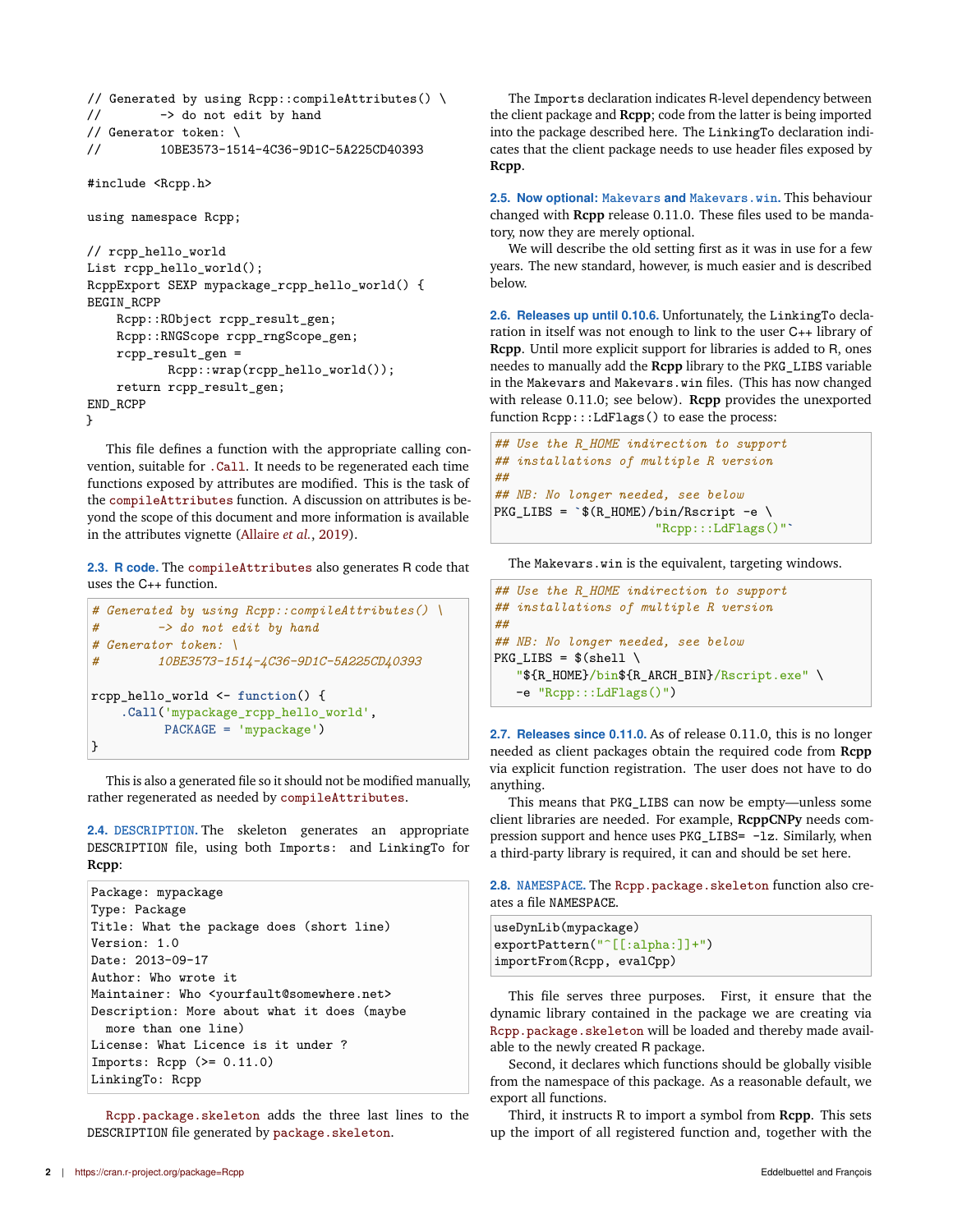Imports: statement in DESCRIPTION, provides what is needed for client packages to access **Rcpp** functionality.

**2.9. Help files.** Also created is a directory man containing two help files. One is for the package itself, the other for the (single) R function being provided and exported.

The Writing <sup>R</sup> Extensions manual (R Core Team, 2018) provides the complete documentation on how to create suitable content for help files.

**2.10. mypackage-package.Rd.** The help file mypackage-package.Rd can be used to describe the new package (and we once again indented some lines):

```
\name{mypackage-package}
\alias{mypackage-package}
\alias{mypackage}
\docType{package}
\title{
What the package does (short line)
}
\description{
More about what it does (maybe more than one line)
~~ A concise (1-5 lines) description of the
package ~~
}
\details{
\tabular{11}{
Package: \tab mypackage\cr
Type: \tab Package\cr
Version: \tab 1.0\cr
Date: \tab 2013-09-17\cr
License: \tab What license is it under?\cr
}
~~ An overview of how to use the package,
including the most important functions ~\sim~}
\author{
Who wrote it
Maintainer: Who <yourfault@somewhere.net>
}
\references{
~~ Literature or other references for
background information ~~
}
~~ Optionally other standard keywords, one per
line, from file KEYWORDS in the R
documentation directory ~~
\keyword{ package }
\seealso{
~~ Optional links to other man pages, e.g. ~~
~~ \code{\link[<pkg>:<pkg>-package]{<pkg>}} ~~
}
\examples{
%% ~~ simple examples of the most important
%% functions ~~
}
```
**2.11. rcpp\_hello\_world.Rd.** The help file rcpp\_hello\_world.Rd serves as documentation for the example R function.

```
\name{rcpp_hello_world}
\alias{rcpp_hello_world}
\docType{package}
\title{
Simple function using Rcpp
}
\description{
Simple function using Rcpp
}
\usage{
rcpp_hello_world()
}
\examples{
\dontrun{
rcpp_hello_world()
}
```
### **3. Using modules**

 $\mathbf{R}$ 

This document does not cover the use of the module argument of Rcpp.package.skeleton. It is covered in the modules vignette (Eddelbuettel and François, 2019a).

#### **4. Further examples**

The canonical example of a package that uses **Rcpp** is the **RcppExamples** (Eddelbuettel and François, 2019b) package. **RcppExamples** contains various examples of using **Rcpp**. Hence, the **RcppExamples** package is provided as a template for employing **Rcpp** in packages.

Other CRAN packages using the **Rcpp** package are **RcppArmadillo** (Eddelbuettel *et al.*, 2019b), and **minqa** (Bates *et al.*, 2014). Several other packages follow older (but still supported and appropriate) instructions. They can serve examples on how to get data to and from C++ routines, but should not be considered templates for how to connect to **Rcpp**. The full list of packages using **Rcpp** can be found at the CRAN page of **Rcpp**.

#### **5. Other compilers**

Less experienced R users on the Windows platform frequently ask about using **Rcpp** with the Visual Studio toolchain. That is simply not possible as R is built with the **gcc** compiler. Different compilers have different linking conventions. These conventions are particularly hairy when it comes to using C++. In short, it is not possible to simply drop sources (or header files) from **Rcpp** into a C++ project built with Visual Studio, and this note makes no attempt at claiming otherwise.

**Rcpp** is fully usable on Windows provided the standard Windows toolchain for R is used. See the Writing R Extensions manual (R Core Team, 2018) for details.

# **6. Summary**

This document described how to use the **Rcpp** package for R and C++ integration when writing an R extension package. The use of the Rcpp.package.skeleton was shown in detail, and references to further examples were provided.

## **References**

Allaire JJ, Eddelbuettel D, François R (2019). *Rcpp Attributes*. Vignette included in R package Rcpp, URL http://CRAN.R-Project.org/package=Rcpp.